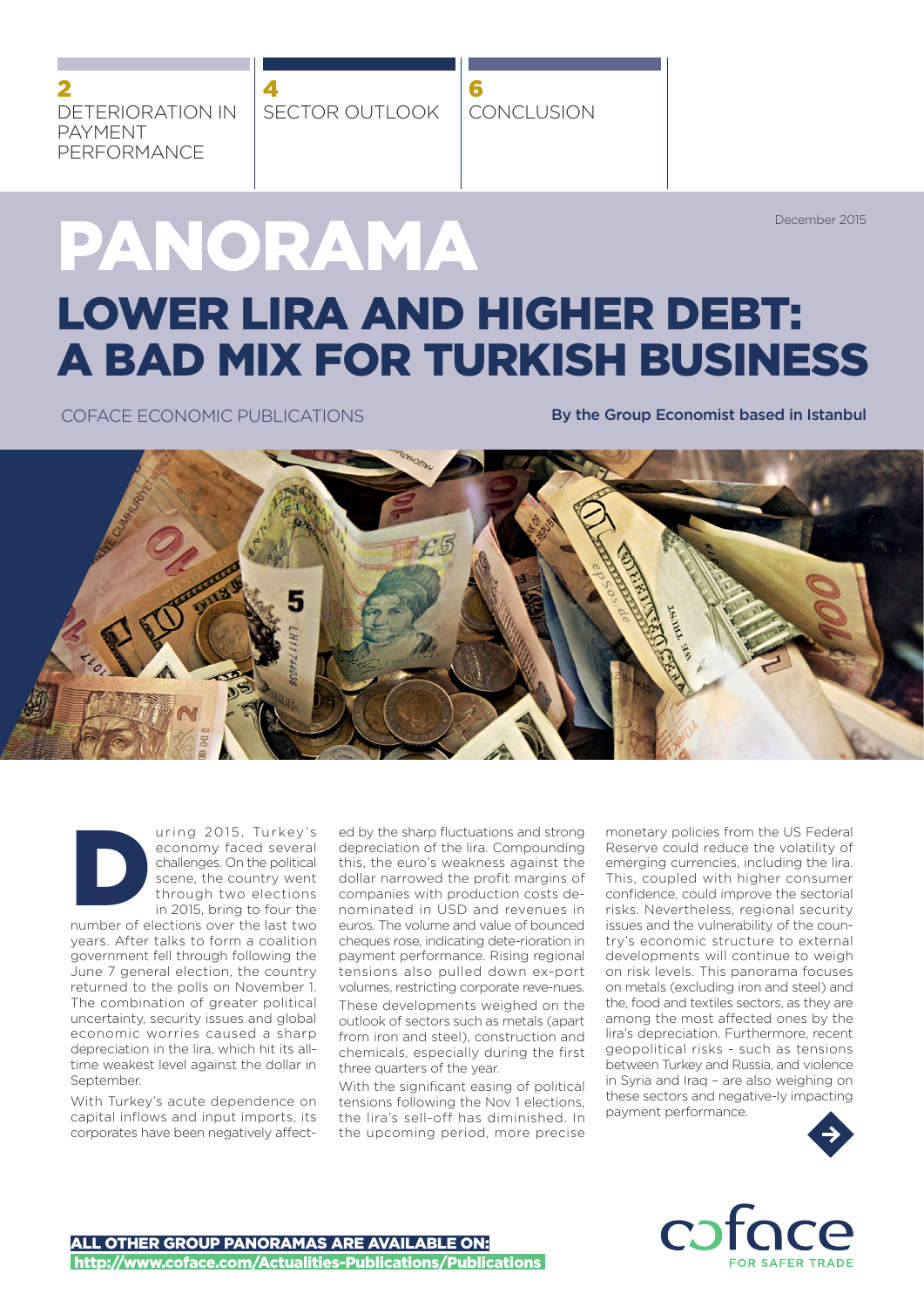# DETERIORATION IN PAYMENT PERFORMANCE



**SELTEM İYİGÜN**  MENA REGION ECONOMIST seltem.iyigun@coface.com

# **Weaknesses in the lira and the euro against the dollar hit profit margins**

On 24 September, the lira hit an all-time low of 3.07 against the US dollar. This was on the back of continued political ambiguity, aggravated by global risk aversion to emerging countries, in line with uncertainties over the US Federal Reserve's rate hike process. Between January and Sep-tember 2015, the lira's loss against the greenback grew by 32%, creating a major source of fi-nancial instability for Turkish corporates. The nation's production system is heavily dependent on imports of commodities and capital goods and. Therefore, the weakening of the lira has caused an escalation in production costs. The higher prices of imported inputs necessary for production led to a squeezing of corporate profit margins. Expectations for theof normalisation of US monetary policy contributed to the depreciation of emerging currencies, including the lira, as investors showed higher risk aversion to countries suffering from structural weaknesses. Even the European currency lost around 12% of its value against the dollar between January and November 2015. This also harmed Turkish corporates, as 44% of Turkish exports are denominated in euros, while 64% of imports are denominated in US dollars. The depreciation of the euro

against the dollar weighed on companies' export revenues, as they made less money in terms of dollars. Many companies therefore failed to cover their production costs, usually denominated in the dollar currency which progressively appreciated in 2015.

Higher production costs and lower profit margins have led to deterioration in the fiscal situation of Turkish companies, especially those with debts denominated in foreign currencies (representing 75% of the total debt of non-financial companies). Short term foreign currency debt of nonfinancial institutions stood at 33.6 billion USD, approximately 4.5% of GDP, as of the second quarter of 2015. The value of bounced cheques , an indicator of payment performance, jumped by 38% during the first ten months of 2015, compared with the same period of 2014, while the volume of bounced cheques rose by 13%. This is an important indicator of the financial health of Turkish companies. Usually, during periods of solid economic growth and a strong lira, companies are able to pay their invoices in a short period of time. When growth slows and the lira depreciates, delays in company payments grow longer and the number of unpaid cheques increases.

During the same period, the number of protested bills also grew. In the first ten months of 2015, the value of protested bills jumped by 16.9%, compared to the same period of the previous year.

Chart 1: Amount of bounced cheques/Total amount of cheques (%)



Sources: The Banks Association of Turkey Risk Center, Coface calculations

(1) A cheque that cannot be processed due to the emitter's lack of funds (2) A bill which is not paid at maturity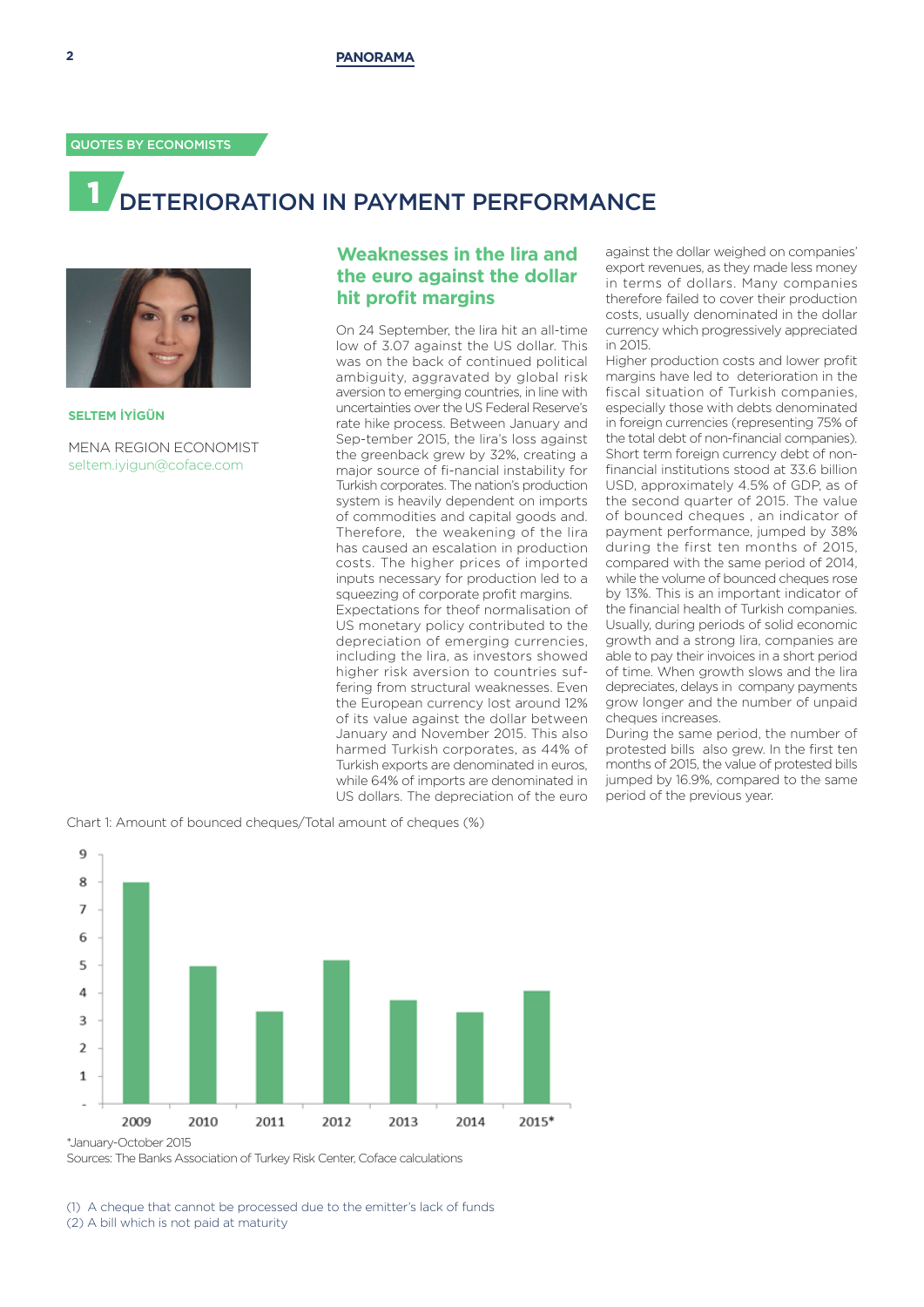## **Political uncertainty also weighed on payment performance**

Besides the lira's depreciation, in 2015 political uncertainties and the lower contribution of domes-tic demand to economic growth have also contributed to the trend for companies to delay their payment obligations and retain cash for themselves.

After talks to form a coalition government failed following the June 7 election, the lira's health continued to decline until the elections of Nov. 1. Security issues worsened between the two elec-tions, as Turkey faced a spate of attacks. These included the October 10 suicide bombing in An-kara, which killed 102 people, while hundreds more have been killed since the collapse of a two-year cease-fire process. Geopolitical risks in neighboring countries, such as Iraq and Syria,, also threatened Turkey's security situation. The climate of violence negatively affected economic con-fidence and encouraged companies to retain their cash. During this period, producers faced serious debt collection problems. As of September 2015, the debt collection period had risen to 15 months (up from 8 months in 2014) for the footwear sector, while it rose to 8 months (up from 1 to 2 months for yarn producers), to 6 months (up from 2-3 months) for cement producers and to 6 months from cash payment for goods producers, according to a report published in the Dunya newspaper<sup>3</sup>.

In addition, the depreciation of the lira increased the burden for corporates with debts burden denominated in foreign currencies. Turkey needs foreign savings in order to run its economy, due to the low level of local savings, estimated at around 15% of GDP in 2015. As of the second quarter of 2015, the country's external debt stood at 405.2 billion USD, around 52% of GDP. The main cause for concern relates to Turkey's private sector short-term external debt, which stood at 110.3 billion USD in the second quarter, while the





Sources: TSI, Coface calculations

sharp depreciation in the lira is increasing the debt burden. Nevertheless, the risks associated with this level of debt, even if it is high, remain mitigated as, so far, companies have been able to roll-over their debts without facing problems.

The slower pace of growth also impacted the payment and debt collection performance of the Turkish corporate sector. Although in the first half of 2015, the economy posted a stronger-than-expected growth rate of 3.1% compared to a year earlier, early indicators suggested that eco-nomic agents had adopted a waitand-see stance ahead of the elections. On a quarterly basis, seasonal and calendar-adjusted industrial production rose by 1.1% in the third quarter, after increasing by 1.5% in the second quarter. This indicates that production slightly lost momentum during the intra-election period. The consumer confidence index also fell to its lowest level in more than 6.5 years, in September, to 58.52 points, as political uncertainty dampened consumer sentiment. Combined with the record depreciation in the lira, these developments contributed to a squeeze in the markets, restraining companies' abilities to meet their payment deadlines. The li-ra's depreciation has increased the debt burden of Turkish corporates. Although the share of corporate short-term foreign exchange debt in Turkey's GDP is very low (4.5% as mentioned above), the risks are very high, especially for small and medium sized companies which do not have export revenues. These companies account for 12% of the 9,468 firms in the database of Turkey's Central Bank<sup>4</sup>

Regional tensions were also a negative contributor to payment performance. In the first nine months of 2015, Turkey's exports to the Middle East and Russia (where exports are paid in USD) fell by 9% and 40%, respectively, from a year earlier. Western sanctions, record low oil prices and the geopolitical turmoil in some of these countries all negatively affected Turkey's exports. The fall in exports was significant in plastics, chemicals, metals (except gold) and clothing, which respectively saw their exports decline by 8%, 16%, 21% and 11% in January-September 2015 period, as compared to a year earlier. This had a negative impact on companies' export revenues.

It is noteworthy that the structure of the Turkish corporate sector plays an important role in the country's vulnerability to foreign exchange volatility. Turkey's corporate sector is dominated by micro and SME-sized enterprises, which account for almost 99.8% of the total number of compa-nies. These companies are generally characterised by a lack of equity capital, which makes them vulnerable to fluctuations in the economy and in the money markets. They do not usually have sufficient financial knowledge or the necessary tools for managing foreign exchange risks. These developments have therefore led to a deterioration in cash flow management for these companies and, as a consequence, delays in payments. These developments are weighing on the industrial outlook. This panorama focuses on challeng-es and risks in the metals (excluding iron and steel), food and textile sectors.

(3) http://www.dunya.com/ekonomi/ekonomi-diger/secim-bahanesiyle-vadeler-ikiye-katlandi-278104h.htm (4) CBRT, Governor Basci's Rresentation on "Economic Outlook and Monetary Policy", Kayseri, 7/4/2014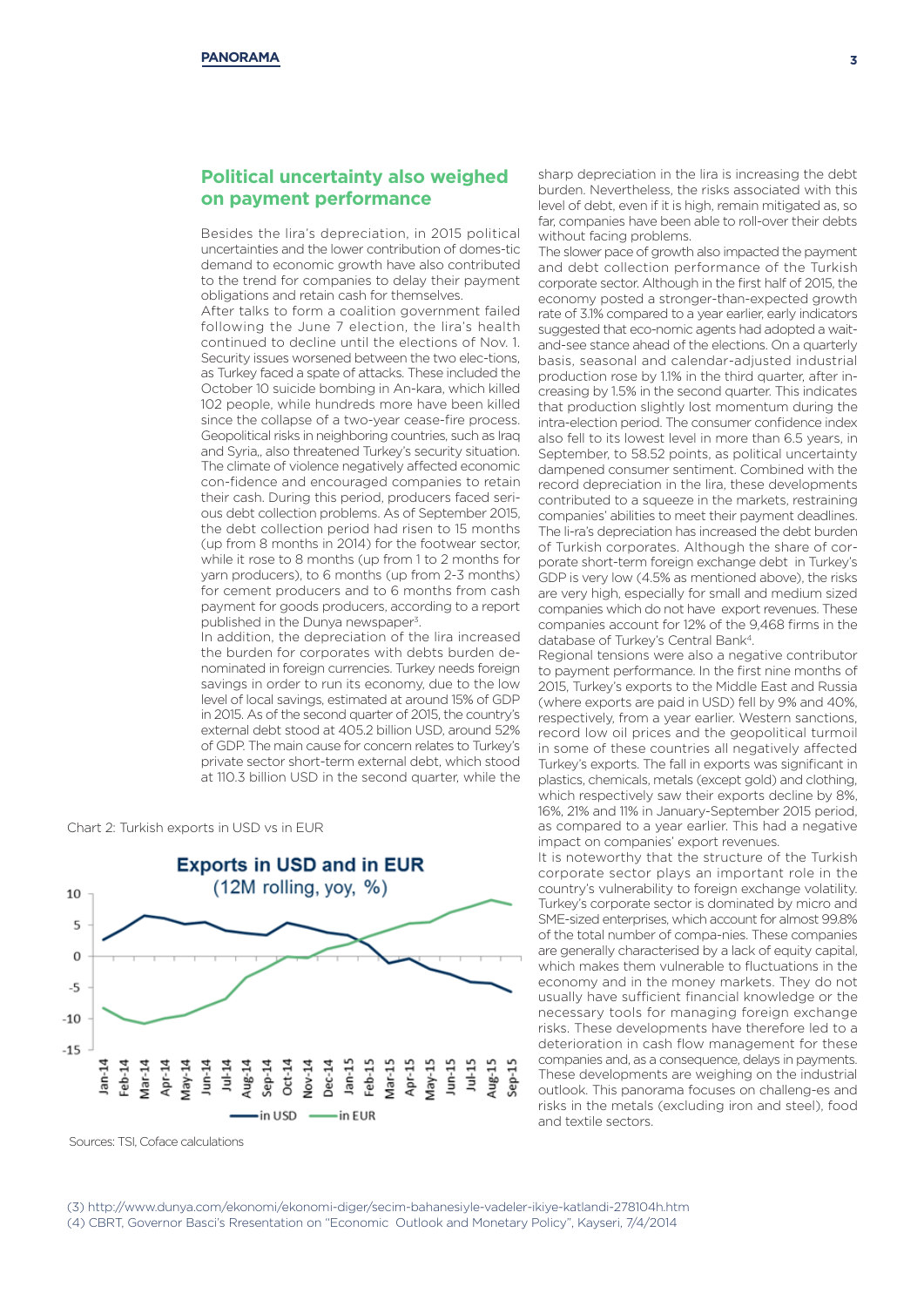

### Metals sector (excluding iron and steel): Risk level very high.

Coface mainly evaluates aluminum and copper production under this category.

The Ministry of Industry estimates that over 1,500 enterprises, employing around 30,000 staff, are operating in the aluminum sector . The size of the industry is valuated at 4 billion USD (nearly 0.5% of GDP), compared to 130 billion USD globally, based on speeches by representatives from the sector. The construction sector is one of the most important buyers of aluminum. The outlook for construction, on the domestic and international fronts, therefore has an important impact on aluminum production capacity and turnover. Growth in construction has been decelerating since 2013. The annual growth rate declined to 2.2% in 2014, down from 7.4% in 2013, and stood at only 0.4% in the first three quarters of 2015. This slowdown is expected to continue due to the weakness of the lira and higher interest rates on mortgage loans. The weighted average on mortgage loans denominated in lira rose to 14.5% as of October 2015, compared to 9% in mid-2013. This loss of momentum is weighing on the producers of aluminum and copper. Sectors such as defense, transportation, white goods and furniture also use aluminum in their production processes. However risks are particularly growing for the transportation sector, due to the introduction of Russian sanctions which halted Turkish fruit and vegetable exports. These sanctions have reduced business volumes for Turkey's transportation companies and had a negative impact on its metals sector.

Turkey's total aluminum production capacity stands at around 750,000 tons. The most important costs for the aluminum industry are the supply of raw materials (raw aluminum). 90% of the sector's raw material needs are met through imports. Due to Turkey's lack of hot rolling technologies, flats and high alloy goods are imported from Western European countries. This import dependence is the sector's biggest risk, given the volatility of the lira and the fall in commodity prices. The benchmark three-month aluminum price has tumbled by nearly 30% over the past year, to reach a six and a half year low, pressured by oversupply from China..

The same challenges exist for copper producers. The copper sector is a supplier to several other sectors, including the energy, tele-communications, construction, white goods and automotive sectors. The country's copper processing capacity stands at 500 thousand tons, while domestic consumption is close to 400 thousand tons2. Raw material imports account for 76% of the sector's total annual imports. Furthermore, the lack of integrated production in Turkey is forcing companies to import the majority of their raw materials. The lira's depreciation is

| Sector risk assessment                                       |                    |                           |            |
|--------------------------------------------------------------|--------------------|---------------------------|------------|
| Sectors                                                      | Risk level Sectors |                           | Risk level |
| Metals*                                                      |                    | Pharmaceuticals           |            |
| Food                                                         | O                  | Electric, electronics, IT |            |
| Chemicals                                                    | O                  | Paper                     |            |
| Construction                                                 | 0                  | Automotive                |            |
| Textile                                                      | O                  | Retail                    |            |
| Clothing                                                     |                    |                           |            |
| *Except iron and steel                                       |                    |                           |            |
| High rick<br>Moderate risk<br>Ma dium risk.<br>Voryhigh rick |                    |                           |            |

increasing the costs of imports, making production more expensive and squeezing profit margins.

These sectors are intensive users of energy in their production processes. In this respect, the fall in international energy prices should be a positive development in lowering production costs - however, the depreciation of the lira has partially offset this advantage. Furthermore, the producers who built up their stocks during the high-price period could face losses, as the selling prices for final products are now lower. Over the upcoming period, commodity prices are expected to fall further, in line with slower growth in the Chinese economy, which is the biggest importer of commodities. The IMF expects that commodity prices will fall further. Copper is forecast to decline to 5,138.7 USD per metric ton in 2016, down from 5,563.3 USD in 2015, while aluminum is expected to fall to 1,619.4 USD per metric ton, down from 1,684.6 USD.

Chart 3: Exports and imports of non-iron sector (millions USD)



Sources: TSI, Coface calculations

Another risk for these sectors is the loss of business contracts for Turkish constructors with other countries, such as Russia and Iraq, etc. due to geopolitical tensions. This would affect aluminum and copper producers, with the fall in demand from constructors reducing their turnover.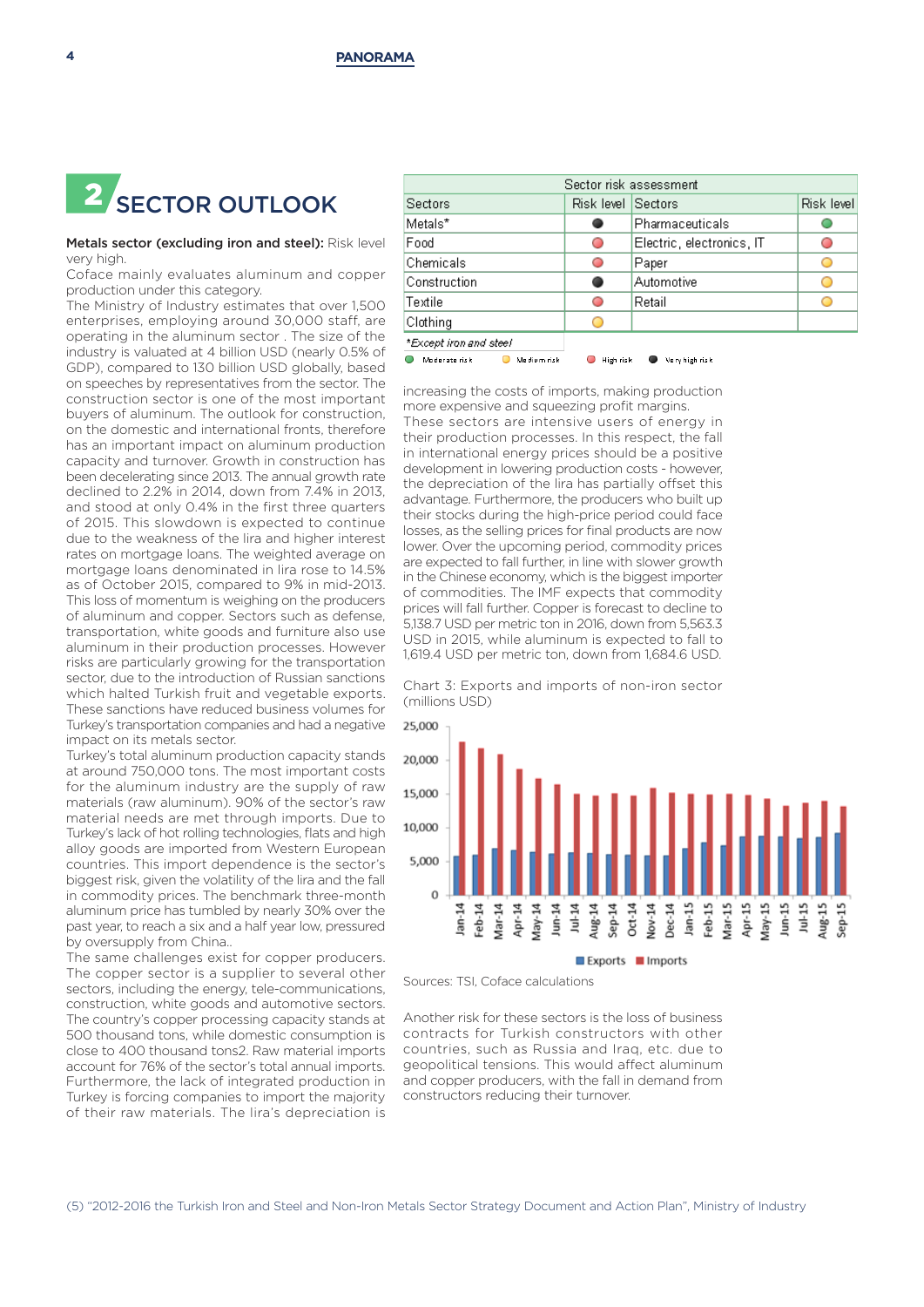#### Food sector: Risk level high.

In line with the better-than-expected growth during the first half of 2015, food production posted an increase of 1.9% in January-September period, compared to a year earlier on a calendar adjusted basis. The food sector is one of the Turkish industries with a higher volume of exports than imports. Net exports for the food and drinks sectors stood at 3.6 billion USD during the first nine months of 2015 and accounted for 7.6% of total exports in 2014. Nevertheless, they were 7% down compared to the same period in 2014.

Although larger food producers have been able to limit the negative impacts of the lira's sharp depreciation on their financial situation, the scenario is different for smaller producers and intermediary food wholesalers. Higher financing costs and foreign exchange losses, due to the lira's depreciation, are weighing on profit margins. This is leading to payment difficulties for small producers, creating financial pressures for wholesalers and making them more vulnerable. Some problems are related to cash flow management, due to the extended payment terms also observed on the hypermarket side.

A new challenge for food producers will be dealing with the outcome of Russian sanctions implemented against Turkey, following the downing of its jet by the latter in November. Russia has enacted bans on imports of Turkish products including fruit, vegetables and chicken. These sanctions should have a limited impact on meat and fruit producers, as exports to Russia only account for 3.5% of total meat exports (659 million USD) and 14.4% of total fruit exports (4.3 billion USD). Vegetable producers, however, may suffer more, as 35.6% of their total exports (1.1 billion USD) are sold to Russia. The fragile recovery of European countries, the sector's main export market, appears to be another risk factor.

Surging regional tensions in Turkey's neighbouring





countries have not made things easier for exporters. After losses in the Syrian market caused by the civil war, local tensions in Iraq have started to impact food exports to the country. Iraq's share of Turkey's total food exports decreased to 18% in 2014, down from 20% in 2013. It fell to 16.8% in the January-September 2015 period.

The economic recovery in Europe may enable exporters to partially offset their losses in Russia and the Middle East. In the longer term, Turkey's rapid urbanisation, young population, changing nutritional habits and growing per capita income are expected to sustain the sector's growth.

#### Textile: Risk level high

The textile sector's production level dipped by 5.6% in the January-September 2015 period; compared to the previous year on a calendar adjusted basis. This marks one of the sharpest falls among all of the sub-categories in the manufacturing sector. Like many other sectors in Turkey, textile producers were also affected by domestic tensions due to political ambiguity, the lira's significant depreciation and regional troubles. Turnover plunged during the first nine months of 2015 compared with the same period of 2014, edging up by only 0.2%. Domestic turnover only increased by 0.3%, while the rise in export turnover was subdued, at just 0.1%.

Insufficient domestic production of some raw materials necessary for production (such as cotton, leather and wool), severe international competition and deteriorating production conditions in the domestic agriculture and livestock sectors compared to the cheaper, continuous and higher quality supply possibilities of imported raw materials - have led to the rising dependence of the textile sector on imported raw materials<sup>6</sup>. The sector was therefore negatively affected by the weakness of the lira in 2015. Normally, the weaker lira should have helped producers by offsetting the negative impacts of higher production costs with higher exports. However textile exports suffered from lower export revenues. In the first ten months of 2015, Turkey's textile exports fell by 12.4% compared to the same period last year. The biggest drops were recorded in exports of knitted materials, which declined by 15.6%. Exports of woven materials and yarn fell by 10.6% and 10.2%, respectively.7

This was mainly due to the geopolitical tensions that caused exporters to lose market share in countries such as Iraq and Egypt. The sluggish recovery in Europe also hit textile exports. In the January-October period, exports to the EU-28 (which accounted for nearly 46% of Turkey's total textile exports in 2014) dropped by 10.7% compared to the previous year.

In 2014, western sanctions imposed on Russia, the sharp depreciation of the rouble and high inflation resulted in a significant decline of around 25% in exports to Russia. Russia's share in Turkey's total textile exports thus fell to 8.6% in 2014, down from 12.1% in 2013.

In addition to these challenges that will continue to

(6) "Türkiye Tekstil ve Hazır Giyim Sektöründe İthalat Bağımlılığı", 2014, Mehmet Şişman, Erdem Bağcı "Türkiye İmalat Sanayiin İthalat Yapısı", 2009, Şeref Saygılı, Cengiz Cihan, Cihan Yalçın, Türknur Hamsici (7) "Textile and raw materials sector", Oct. 2015, The General Secretariat of Istanbul Textile&Apparel Exporters' Association